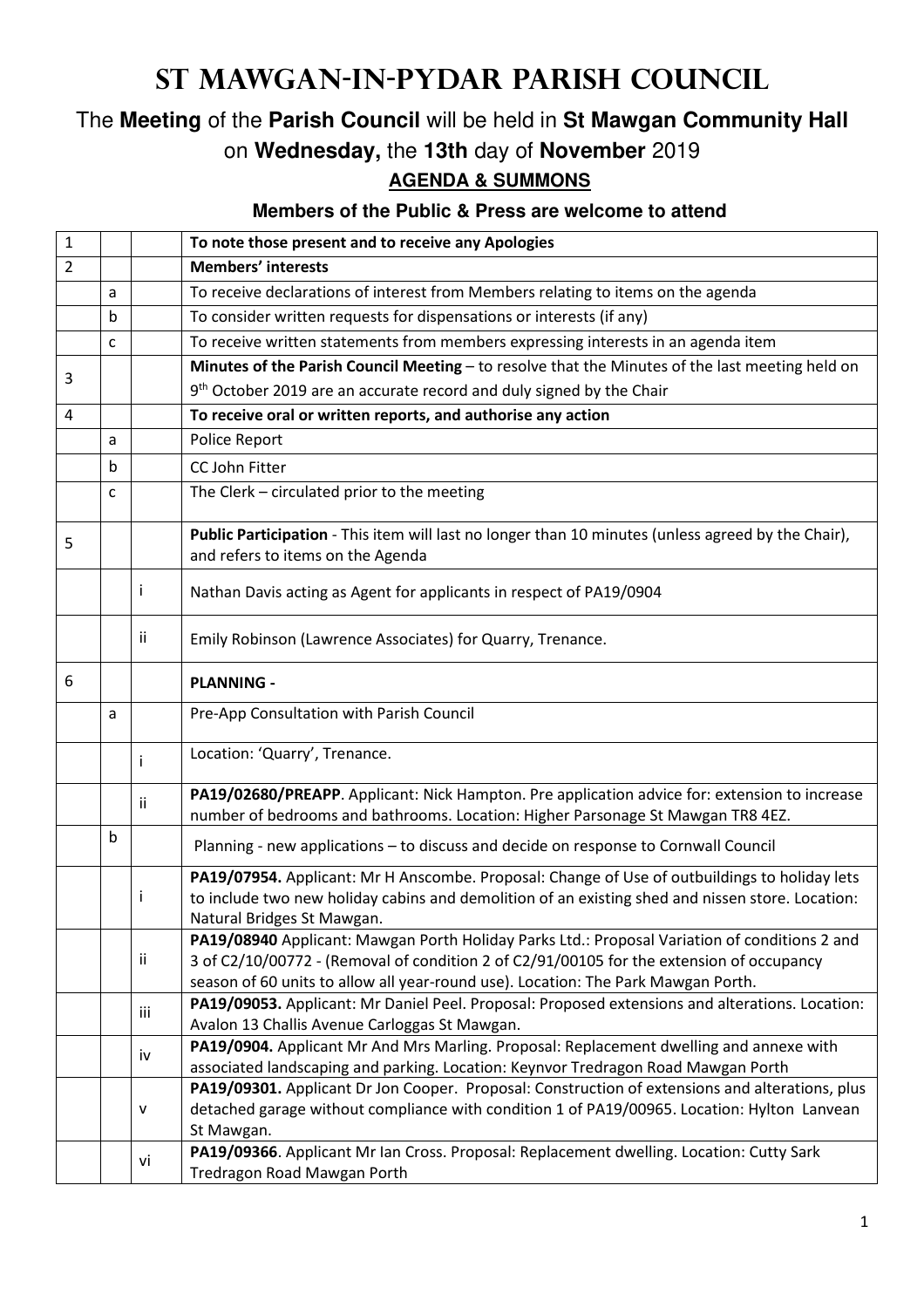|                |   |      | PA19/08403 - revised plans. Applicant: Mr Richard Jackson. Proposal: Demolition of the existing       |
|----------------|---|------|-------------------------------------------------------------------------------------------------------|
|                |   | vii  | building and erection of a new dwelling with residential curtilage including a swimming pool with     |
|                |   |      | associated works. Location: Agricultural Grain Store at Tolcarne Merock Tolcarne Lane St              |
|                |   |      | Mawgan.                                                                                               |
|                |   | viii | PA19/09584. Applicant Mr & Mrs J Bradley. Proposal: Erect a ground floor side extension to form       |
|                |   |      | an annexe. Location: Dimora Gwel An Mor Trenance Mawgan Porth.                                        |
|                | C |      | To consider planning applications received before meeting                                             |
|                | d |      | To note Advices and Decisions by Cornwall Council:                                                    |
|                |   | i.   | PA19/06807 APPROVED Applicant: Mr and Mrs Luxton. Proposal: Replacement dwelling with                 |
|                |   |      | associated landscaping and parking. Location: Wayside Mawgan Porth TR8 4BL.                           |
|                |   |      | PA19/07736 APPROVED Applicant: Mr And Mrs Peter And Nicola Murrish Proposal: Construction             |
|                |   | ij.  | of first floor extension, replacement of roof and remodelling of dwelling. Location: Jacaranda        |
|                |   |      | Retorrick Mill TR8 4BH.                                                                               |
|                |   |      | PA19/00212 - Removal of condition 3 (agricultural occupancy) of C2/89/01541 - Erection of             |
|                |   | iii  | farmhouse and garage - Sea Breezes, Mawgan Porth, Newquay - Mr Richard Rawlings - Appeal              |
|                |   |      | allowed. No costs claimed.                                                                            |
|                |   |      | PA19/07351 APPROVED Applicant: Mr Lombard Proposal: Altered access arrangements to serve              |
|                |   | iv   | the dwelling approved under PA18/05557. Location: Land North West Of The Anchorage                    |
|                |   |      | Tredragon Road Mawgan Porth.                                                                          |
|                |   |      | Enquiry reference PA19/08806. Applicant Mrs H John. Proposal: Non-material amendment in               |
|                |   |      | respect of decision notice PA19/05393 (Single storey extension and alterations including enlarged     |
|                |   | v    | terrace with garden store under (demolition of existing garage) (Reduced size/design to               |
|                |   |      | PA18/10945)) - Revised roof design, namely removal of flat roof link, instead providing pitched       |
|                |   |      | roof at approved roof height, revision to gable glazing and insertion of rooflight to first floor en- |
|                |   |      | suite. Location: Blue Seas Trenance Mawgan Porth TR8 4DD.                                             |
|                | e |      | 5 day-Protocol for Local Councils                                                                     |
|                | f |      | To discuss planning enforcement issues - to refer any new issues and updates - if any                 |
| $\overline{7}$ |   |      | <b>WORKING GROUPS</b> - to receive reports (if any), and agree any necessary action and expenditure:  |
|                | a |      | Amenities:                                                                                            |
|                |   |      |                                                                                                       |
|                |   | i.   | <b>St Mawgan Toilets</b>                                                                              |
|                |   |      | Burial Ground - 1. to agree additional inscription on the memorial of Joseph Kenneth Rowe - that      |
|                |   | Ϊİ   | of Clara Rowe. 2. To agree additional inscription on the memorial of Sylvia June Guerreri - that of   |
|                |   |      | Joe Guiseppe Guerreri. 3. Memorial Permission - Amelia Grace Cooper (all details circulated           |
|                |   |      | prior to meeting).                                                                                    |
|                |   | iii  | Ride on Mower Service - to approve service in the sum of £400+vat                                     |
|                | b |      | Transport and Rights of Way                                                                           |
|                | c |      | <b>Beach and Environment</b>                                                                          |
|                |   |      |                                                                                                       |
|                | d |      | Neighbourhood Plan                                                                                    |
|                | e |      | Cornwall Airport Newquay & Search and Rescue Helicopter                                               |
|                | f |      | St Mawgan Community Hall                                                                              |
|                |   |      |                                                                                                       |
| 8              |   |      | <b>REPORTS FROM MEETINGS</b>                                                                          |
|                |   | i.   | Strategic Planning Conference attended by Chair.                                                      |